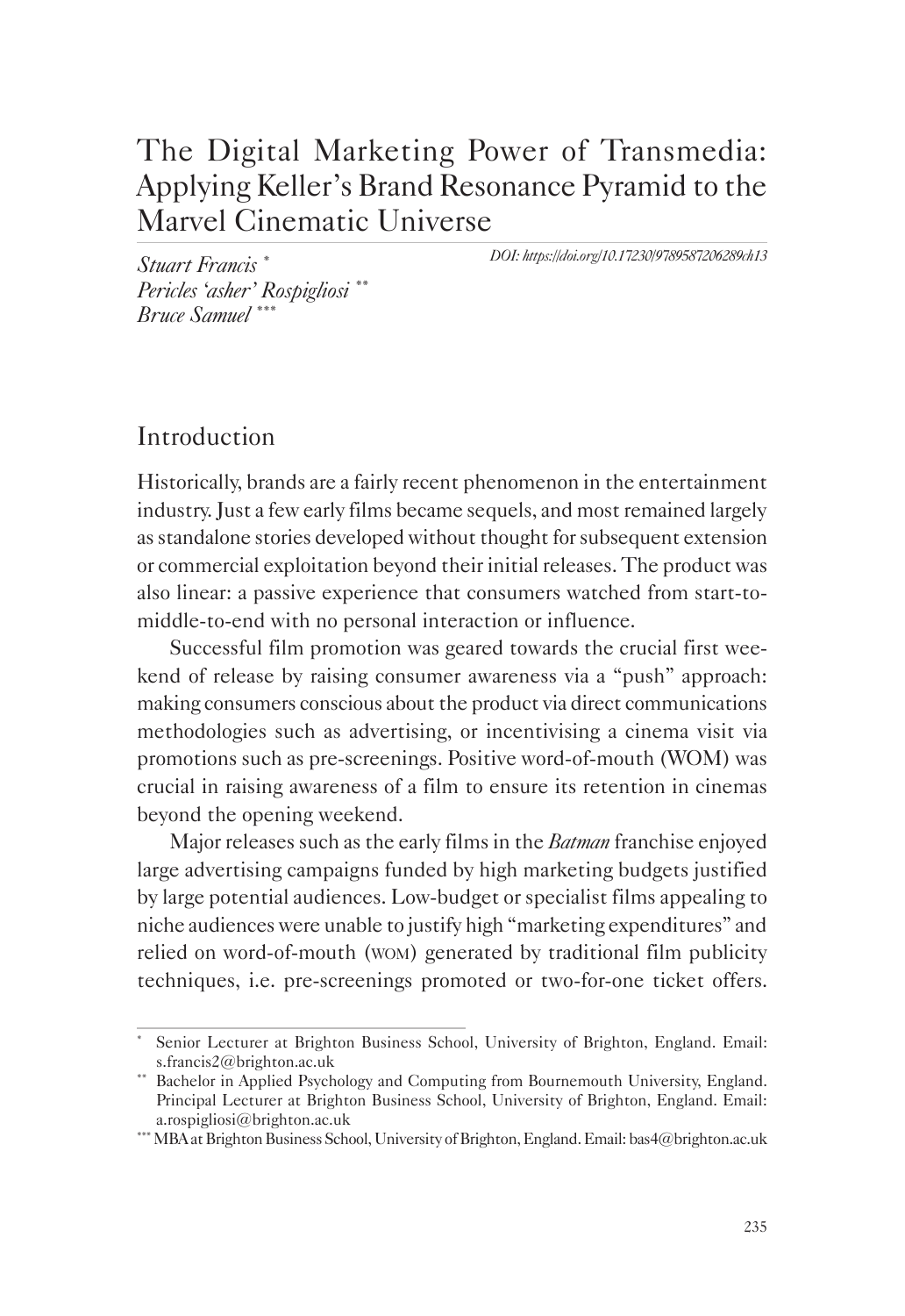Such techniques were broad, slow and offered little scope for the precise targeting required by specialist films with narrow audiences.

This paper offers a practical and theoretical contribution to understanding development and marketing of rich intellectual properties (IP) in the entertainment industry, such as films, television programs, comics and games. The impact of digital will be specifically considered. Using a case study of the successful *Marvel* films, featuring characters such as *Iron Man, Thor* and *The Avengers*, the paper aims to show that current ideas about brand equity can be applied. Through a critical analysis of the success (or otherwise) of the marketing of such products, the paper utilizes a leading brand exponent –Kevin Keller– on the importance of Customer Brand Equity. Applying Keller's (2009) 'Brand Resonance Pyramid' (BRP) to entertainment industry ip produces different, but complimentary findings to the paradigm of product development, to which the brp has been previously applied. How to market ip in the entertainment industry needs to be considered due to the rapid technological changes in how ip assets are created and accessed, and the changes in audience and associated buying behaviour where media ip products are driven by globalised audiences who engage digitally.

Reaching high levels of brand resonance at the apex of Keller's pyramid means satisfying the key requirements of loyalty, attachment, community and engagement. Marvel films achieve this by drawing on the concept of Transmedia (Jenkins, 2006), which stresses a narrative thread that moves across multiple platforms, and where it offers an analysis that considers both ip content and the form. Marvel films sell characters with sets of narratives stretching back fifty years and that are globally consumed across a range of mediums. They have a 'roadmap' of over a dozen films planned for the next decade which will mutually reinforce each other's brand equity to mitigate the costs and risk of developing new ip and the ability/need to exploit a franchise frequently across digital channels.

The paper will consider implications for theory and practise on how ideas of transmedia might enrich and inform the brand equity of other ip assets and suggests an agenda for future research.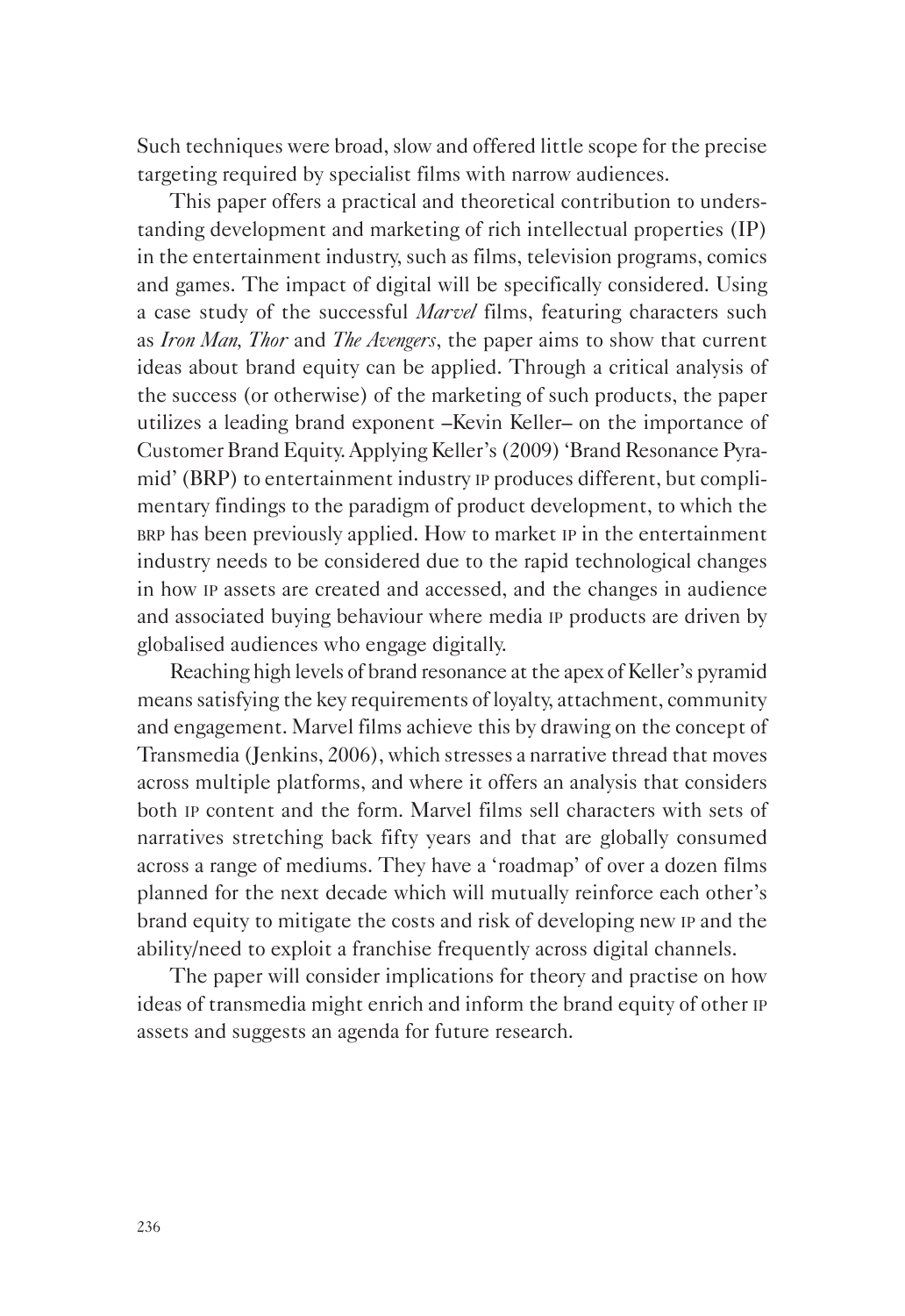# The Changing Digital Entertainment Environment

The entertainment industry has experienced a high degree of *"creative destruction"* as a consequence of the digital process*.* Films, TV and gaming content is increasingly created and delivered online and is disrupting previously successful business models. The music industry has seen an established, viable and highly successful commercial model largely disappear and revenues dramatically reduced as consumers have increasingly sourced, downloaded and utilised content-often without paying.

Though a new revenue source for music has begun to appear via digital downloads or streaming, it is insecure and does not provide a certainty of business model or previously enjoyed levels of revenue. In Film tv and games, the downloading and distribution of content via effective peer-topeer file sharing and increased broadband capability is forcing commercial operators to explore the ability to maintain and protect existing brands, and to identify new business models to create sustainable revenue streams in the face of profoundly changing consumer behaviour. "Digital Natives" or Millennials increasingly see mobile platforms as their first stop for entertainment products.

## Developments in digital distribution channels

There have been three principal areas of development for the digital distribution of music, film and TV.

Copy protected downloads were initially favoured by music companies (Romer, 2002), but low level take up and complaints about technological incompatibility, added to paid content access limitations, reduced industry enthusiasm (Barnett, 2007). Subscription streaming music services are significantly showing more success with services like Apple Music and Spotify, which increase their market share. While these services are showing some Return on Investment (ROI) potential, revenues remain smaller and returns to artists less than encouraging (Dredge, 2015). The free at point of delivery streaming services like YouTube, and Spotify's free version are more widely accessed, but as Dredge (2015) article shows, revenues for ip creators are normally small.

All this bodes poorly for a successful films and TV commercial distribution. The streaming services model experiences incompatibility and fragmented catalogues (Tennent, 2015), leading to customer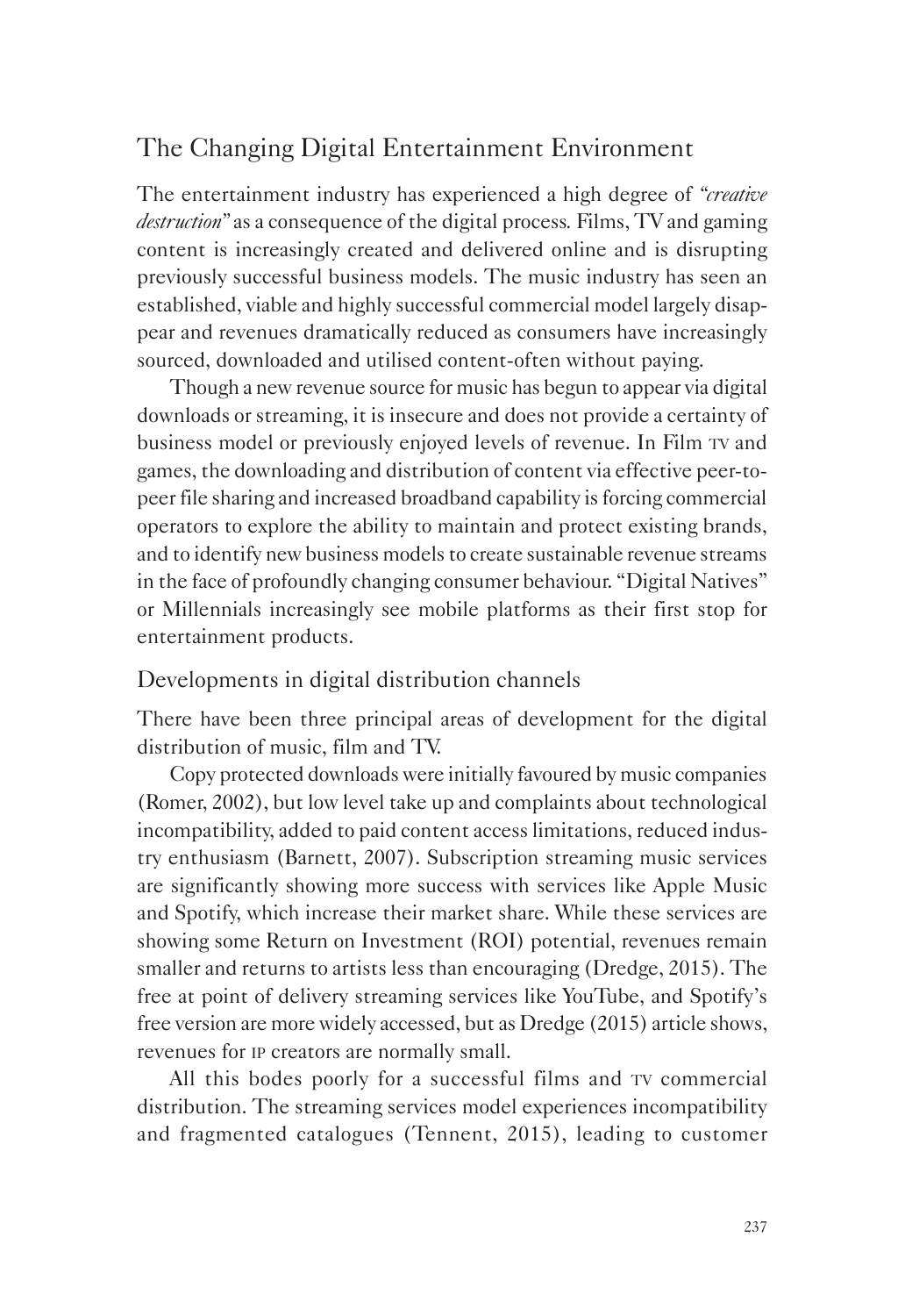dissatisfaction. Even the free-to-use (in the UK) BBC iPlayer is struggling to accrue legitimate users after an initial strong release (England, 2015). In addition, there is little scope for brand or commercial extension.

## Globalisation developments in the entertainment industry

Other factors are influencing the launch of entertainment ip, particularly films. Recently, the release timescales and theatrical "window" for a film (the time between showing it in cinemas and its distribution as DVD and, now, online platforms) has reduced significantly, as entertainment companies seek to reduce the risk of piracy and take advantage of the preferred mode of distribution and access increasingly favoured by young consumers.

The effects of piracy –enhanced by the ability to easily and quickly copy and disseminate film and tv programming digitally– and the benefits of simultaneous, global film releases to amortise marketing costs-are driving the convergence towards global releases.

In addition, the emergence and growth of major new markets like China reflect the ongoing movement away from the US as the prime market, simultaneous with the development and production of indigenous ip that has –and must have– international potential. Films designed by Disney and Sony for the Chinese market, or with a strong Chinese cultural element reflect the move into local language films and tv shows (Shone, 2014).

As Millennials, or "digital natives", are more focused on consuming entertainment ip via digital platforms due to their preferred buying behaviour, the need to counter piracy and exploit the "long tail" revenues via a wider and more sustained distribution and product availability, means digital processes will further reinforce this approach. Netflix was projected to spend \$6bn on original content in 2017 (Goodfellow, 2017) and aims at building a subscriber base of 200 million in the near future (Duke, 2015). These developments mean that digital will become the key driver, and increasingly impact on the development of entertainment markets.

## Transmedia

The marketing of the intangible brand facets, according to Shostack (1977), means the value offering will be defined by consensus realities and not by the external attributes of physical products. Therefore, the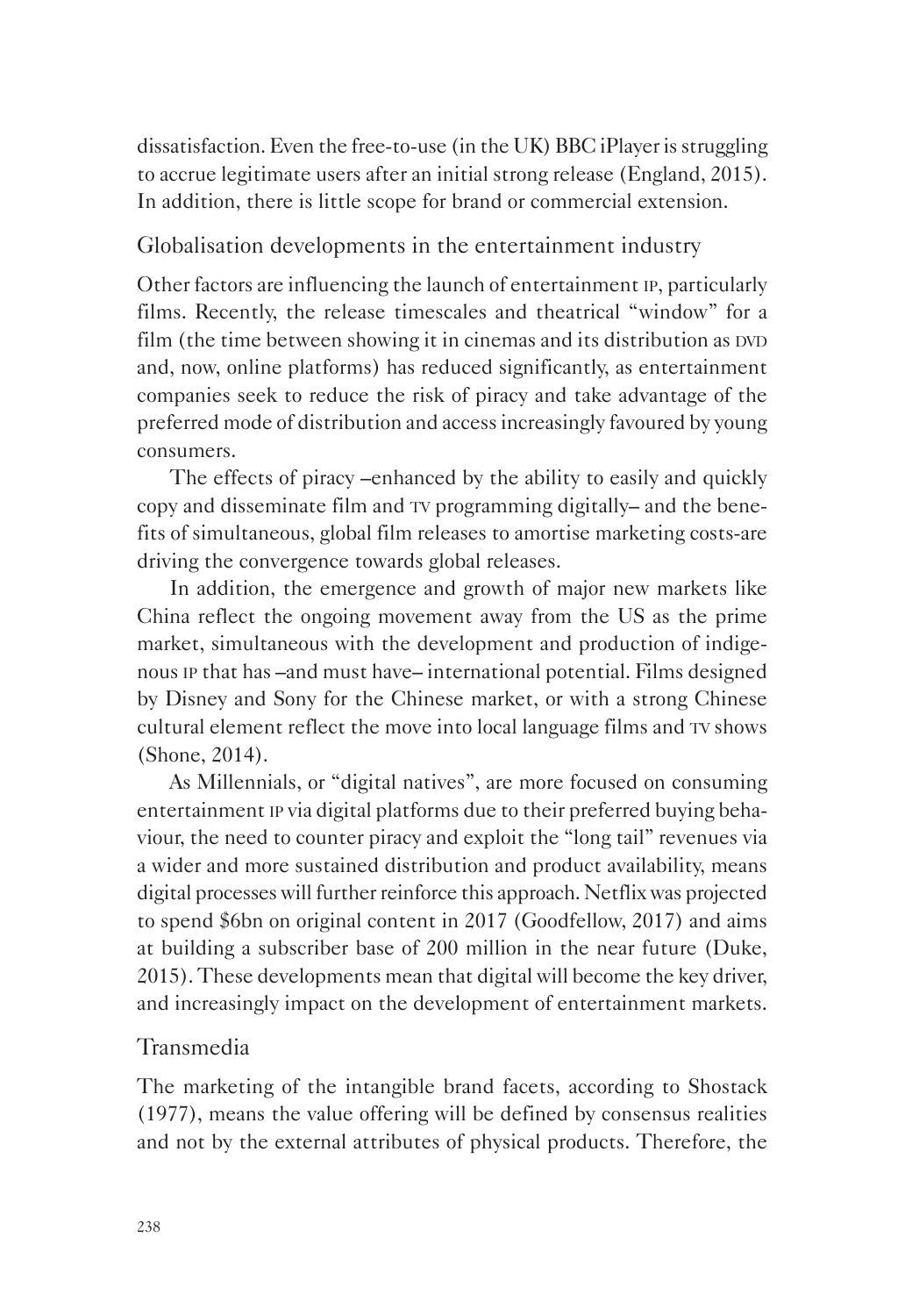value of a film will be mediated or defined by the consumer's experience (Priem, 2007).

Transmedia conceptually enables an analysis of ip via the exploration of what happens to "stories told across multiple media" (Jenkins, Purushotma, Weigel, Clinton, & Robison, 2009, p. 86). It is "a particular narrative structure that expands through both different languages (verbal, iconic, etc.) and media (cinema, comics, television, video games, etc.)" (Scolari, 2009, p. 587). Regarding the marketing of ip

it not only affects the text but also includes transformations in the production and consumption processes. Researchers and producers visualize *new business opportunities for the media market* as new generations of consumers develop the skills to deal with the flow of stories and become hunters of information from multiple sources (Scolari, 2009, p. 589; our emphasis).

The ability offered for consumers to digitally develop their own content for its incorporation into existing and future ip is key. By giving consumers the tools to produce User-Generated Content (UGC) they can directly develop, implement and contribute towards the development of ip interact and then influence its future direction.

The transmedia process is changing its form and the final outcome is highly uncertain and unpredictable. Past attempts have been made to combine linear and interactive entertainment forms, i.e. *Fightbox,* developed by BBC Worldwide to create a new and innovative entertainment format. However, the programme was not a success, with viewing figures hitting a high of only 56,000 and a low of 6.000 viewers, figures close to a zero rating in the BARB audience measurement system (The Guardian, 2003).

Consumer desire and demand to increasingly engage with and influence ip is incentivizing entertainment organisations to take advantage of the potential that transmedia theoretically offers, both creatively and commercially. However, commercial barriers such as organizational silos mean few are willing to risk losing money in their vertical (i.e. film) by investing in another vertical (e.g. online games).

The media industry therefore remains conservative. Major entertainment organizations like Disney and Warner Bros, whose operations cover all forms of mainstream media, remain focused on "franchises" but increasingly know that "transmedia" offers huge potential.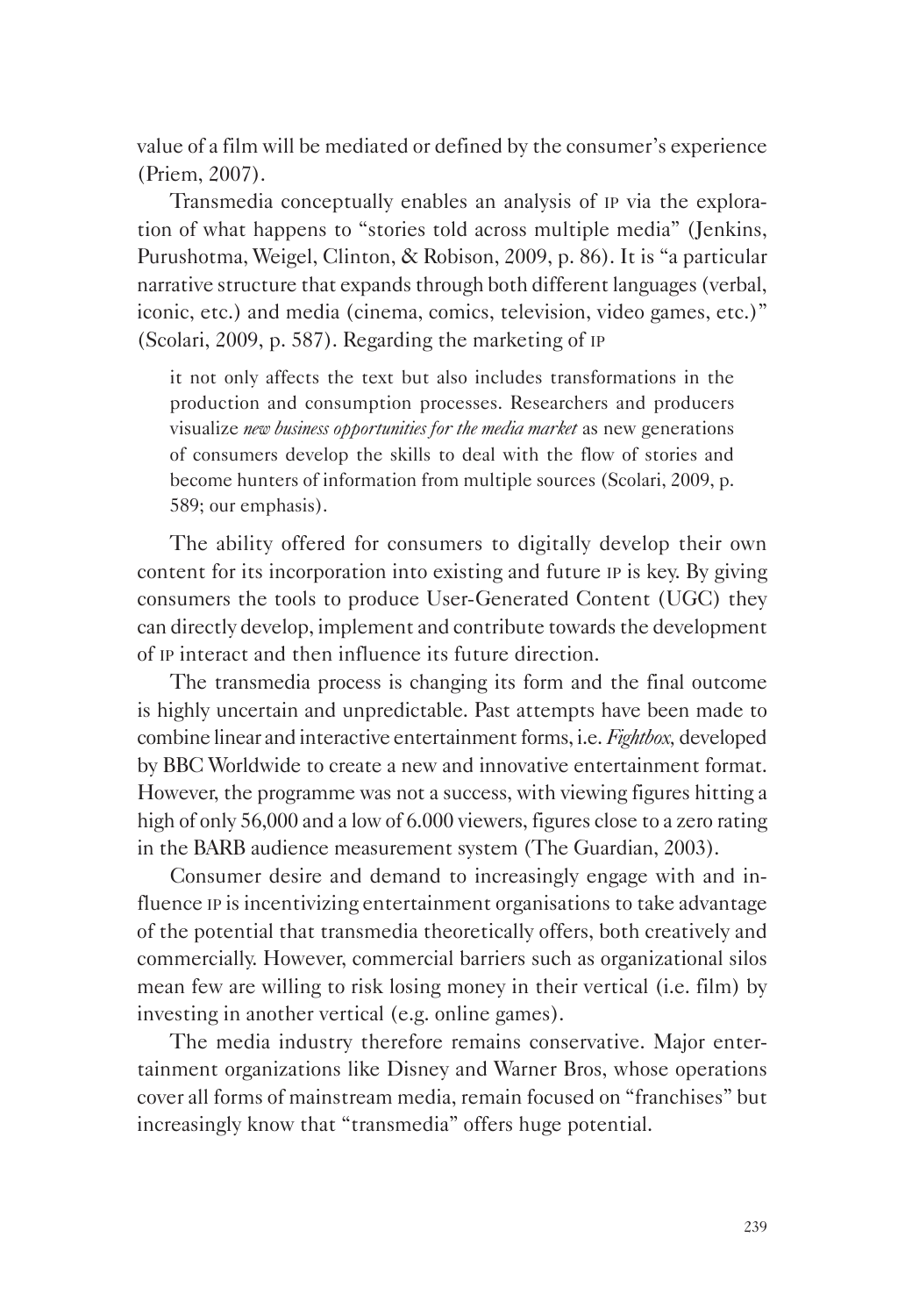The Brand Resonance Pyramid and the entertainment industry

We propose the application of an existing theoretical framework relating to developing brands repurposed in a digital context, in order to provide a (marketing) template for evaluating and developing new forms of commercial models and ip for entertainment brands in the digital age. It is important to identify the key marketing components of successful transmedia properties.

Keller's (2009) original Customer-Based Brand Equity (CBBE) model theory sought to understand brand building in terms of consumer knowledge structures, different brand development stages and the branding objectives at each stage.

The model consisted of four ascending steps (2009, p. 143):

- i) Ensuring customer identification of the brand and cognitive association with a specific product class or customer need;
- ii) Establishing brand meaning totality in the minds of consumers by strategically linking tangible and intangible brand associations;
- iii) Eliciting appropriate customer responses in terms of brand-related judgement and feelings and;
- iv) Converting brand response to create an intense, active loyalty relationship between customers and the brand.

These four steps reflect a pyramid of six brand building blocks with customers, consisting of rational (tangible) facets like product characteristics that meet basic consumer "needs" and emotional (intangible) facets that create a "want" via incorporated social approval, personality and, brand values and experiences (Keller, 2009*).*

Resonance is the ultimate objective of the pyramid: developing a relationship whereby consumers feel "in-sync" with the brand. Genuine one-to-one marketing and interaction with individual customers is achievable via digital platforms and makes the pyramid an appropriate model for application to digital brand development and subsequent evaluation.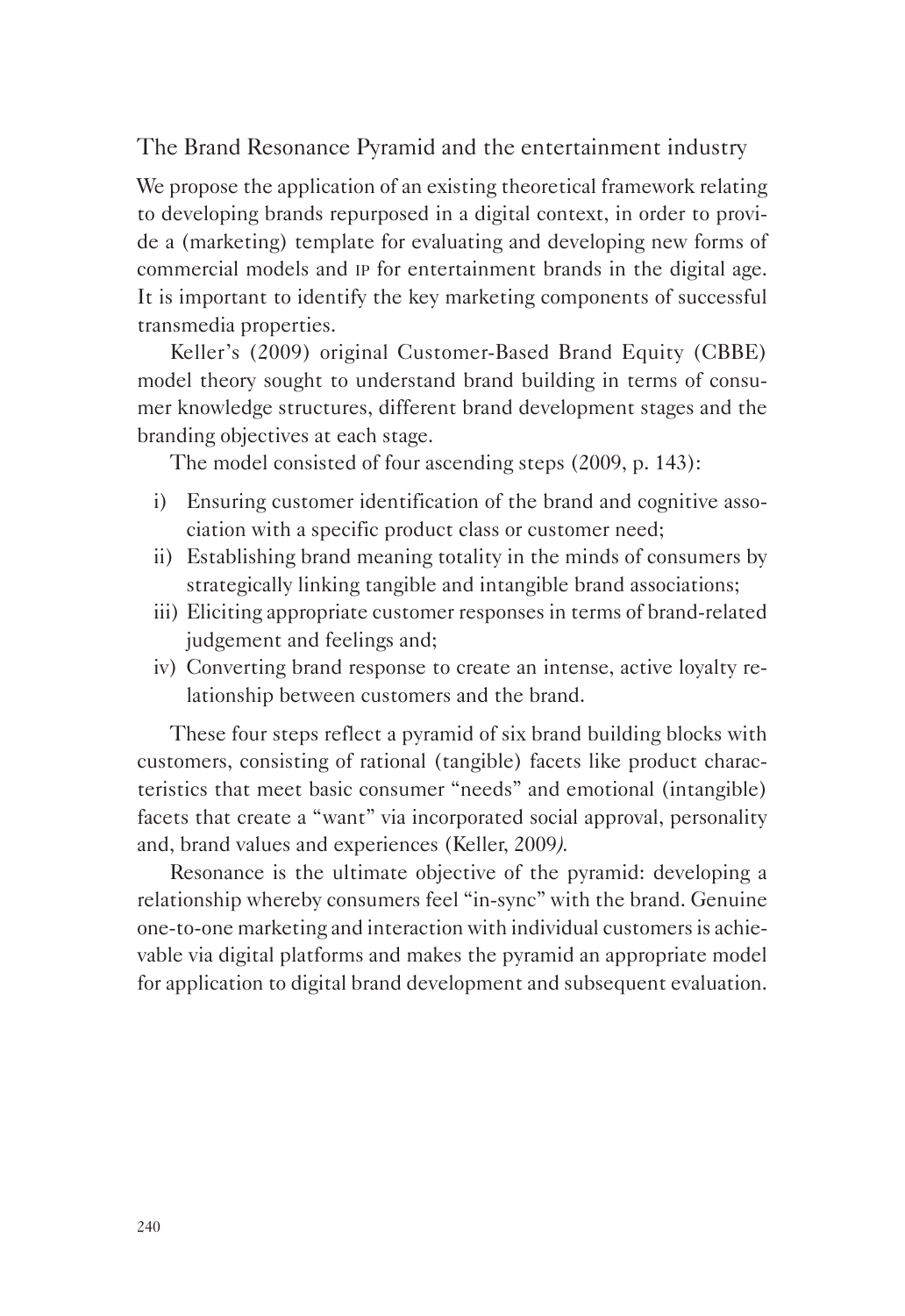

## Figure 1 . Customer-Based Brand Equity model pyramid (Keller, 2009)

Source: Diagram reproduced from Keller (2009, p. 144).

Each stage of the pyramid assists in identifying the new brand building drivers to do so in a digital entertainment context.

1 *Brand salience*: how easy/often "customers think of the brand under various purchase or consumption situations" (Keller, 2009, p. 143).

The key brand development and brand objective at this stage is to create an identity and deep awareness. Young consumers are increasingly consuming entertainment ip via digital platforms. Buying and consumption behaviours are also changing fundamentally: for example, television programming is downloaded and watched later at a time of personal convenience.

Digital is also driving distribution saliently. Digital platforms, such as Netflix with films, are increasingly the preferred mode of access for entertainment ip a development that is presenting challenges in relation to illegal purchase and consumption patterns, such as accessing ip for free (Duke, 2015).

Developing, maintaining and retaining brand control and keeping salience across multiple platforms is a key challenge.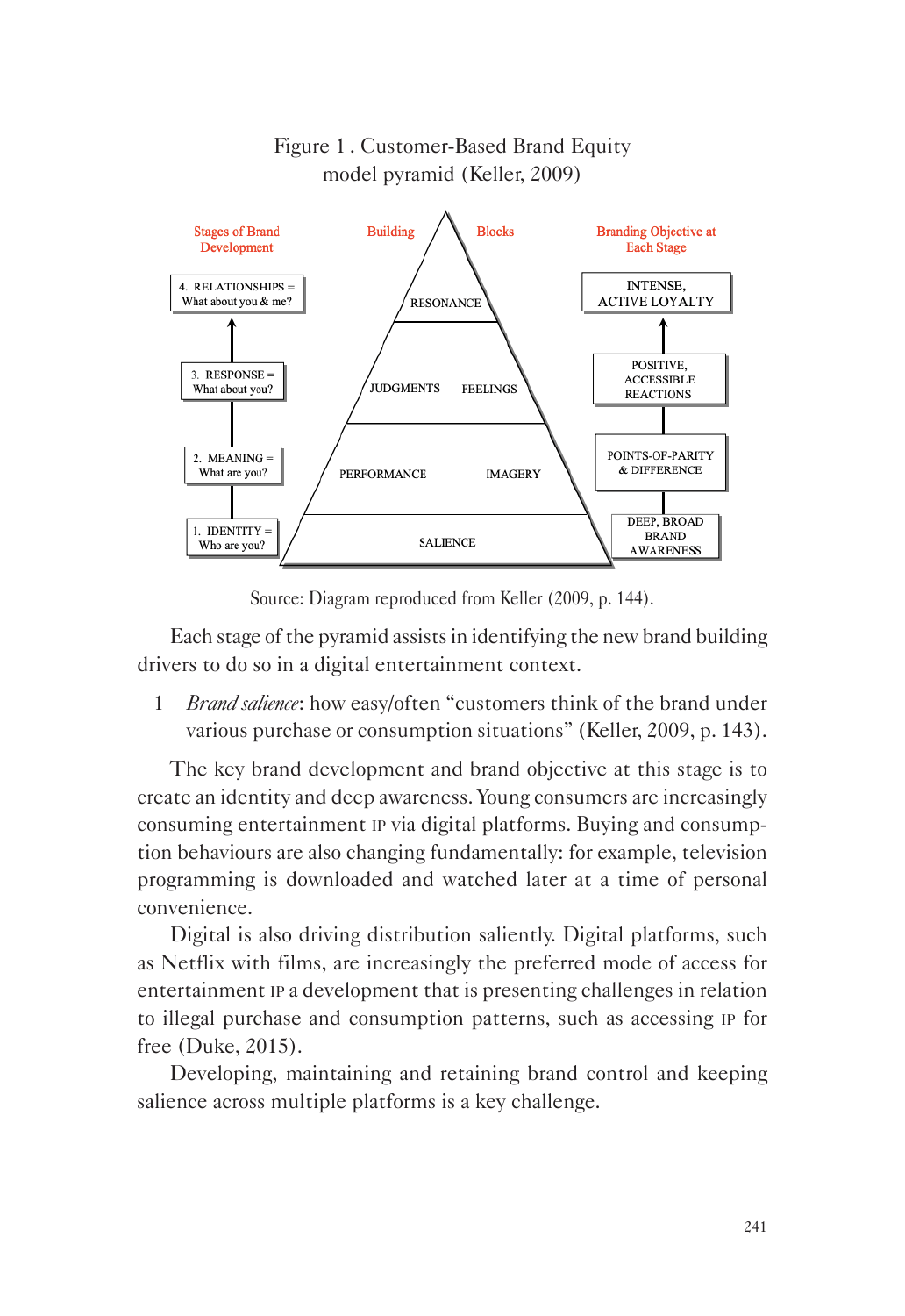2 *Brand performance*: how well is the product or service meeting the functional needs of the consumer (Keller, 2009, p. 143).

The move by the games industry towards online –and in particular– mobile gaming reflects this process. It also presents an opportunity to exploit *The Long Tail* by maintaining product availability indefinitely and to generate revenues over extended periods. The functional needs of both consumers and developers of ip are being affected by consumer preference to develop and influence ip via user-generated content (ugc) or to promote it via social media. The brand development objectives of entertainment companies involve retaining control of their ip identifying and building revenue streams whilst still satisfying the needs of the consumer in the digital era.

3 *Brand imagery*: "the extrinsic properties of the product of service" and how the brand "meets customer's psychological or social needs" (Keller, 2009, p. 143).

The pyramids objectives include performance and imagery stages to create meaning and establish points-of-difference (PoD). The brand's associations must be meaningful to consumers and achieve differentiation to create preference. Digital is increasingly the focus for brand development, promotion and status for the millennial target audience.

4 *Brand judgements*: "focus on customers' own personal opinions and evaluations" (Keller, 2009, p. 143).

The growth and power of eWOM is hugely influencing brand judgements. Consumer ability to congregate in communities to discuss, state preference and create content via user-generate content is profoundly affecting the creative direction of storytelling and development of associated content.

eWOM is defined by Henning-Thurau, Gwinner, Walsh and Gremler (2004) as "any positive or negative statement made by potential, actual, or former customers about a product or company, which is made available to a multitude of people and institutions via the Internet" (2004, p. 39). Targeting Communities or Influencers is increasingly the preferred communications medium for entertainment marketers via effective eWOM, to rapidly disseminate positive opinion digitally.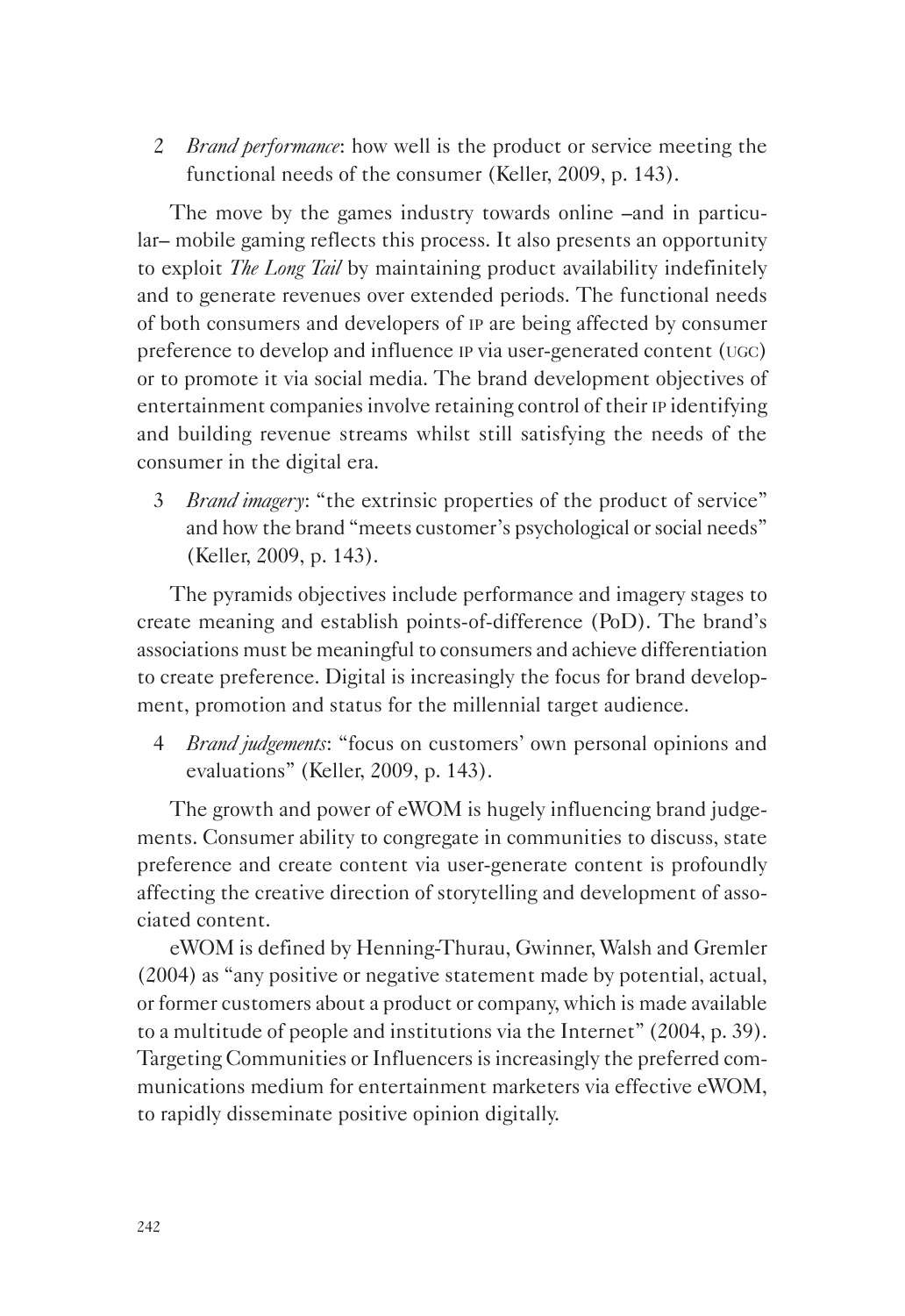5 *Brand feelings*: what "are customers' emotional responses and reactions with respect to the brand"? (Keller, 2009, p. 143).

The key brand development objectives at the judgement and feelings stage are to induce a (positive) response from consumers and associated accessible reactions. Digital interactivity is increasingly enabling entertainment marketers to achieve this, whilst also presenting challenges in controlling and managing brand attributes and perceptions regarding the target audience.

6 *Brand resonance*: the nature of brand relationship customers have and the extent they feel "in-sync" with it (Keller, 2009, p. 144).

The key objective of the pyramid is to achieve brand resonance to reflect psychological depth and activity levels engendered by associated customer loyalty. Achieving resonance means companies can build symbiotic relationships with consumers and intense active loyalty via customer interactivity and engagement digitally.

Entertainment products are inherently emotional and involve "escapism" and the "suspension of disbelief". If resonance is achieved, it can potentially extend a brand into more product and media categories to reduce costs and strategic risk.

As Keller outlines, certain product categories potentially allow for more resonance due to higher interest and activity levels. Entertainment brands such as *Marvel*, with large followings, are synonymous with this, and digital is enhancing and further enabling this process to realise increased resonance levels.

New forms of (digital) creation, distribution, delivery and consumption of entertainment is making insightful analysis, evaluation and understanding of the relationship such consumer groups have with essential digital entertainment brands.

# Extending the Brand Pyramid: Developing Resonance in a Digital Context

The amortisation of a brand by developing digital assets across emerging and different platforms means that transmedia conceptually presents a format that potentially offers new ways of engaging the core audience with entertainment ip and increase brand resonance.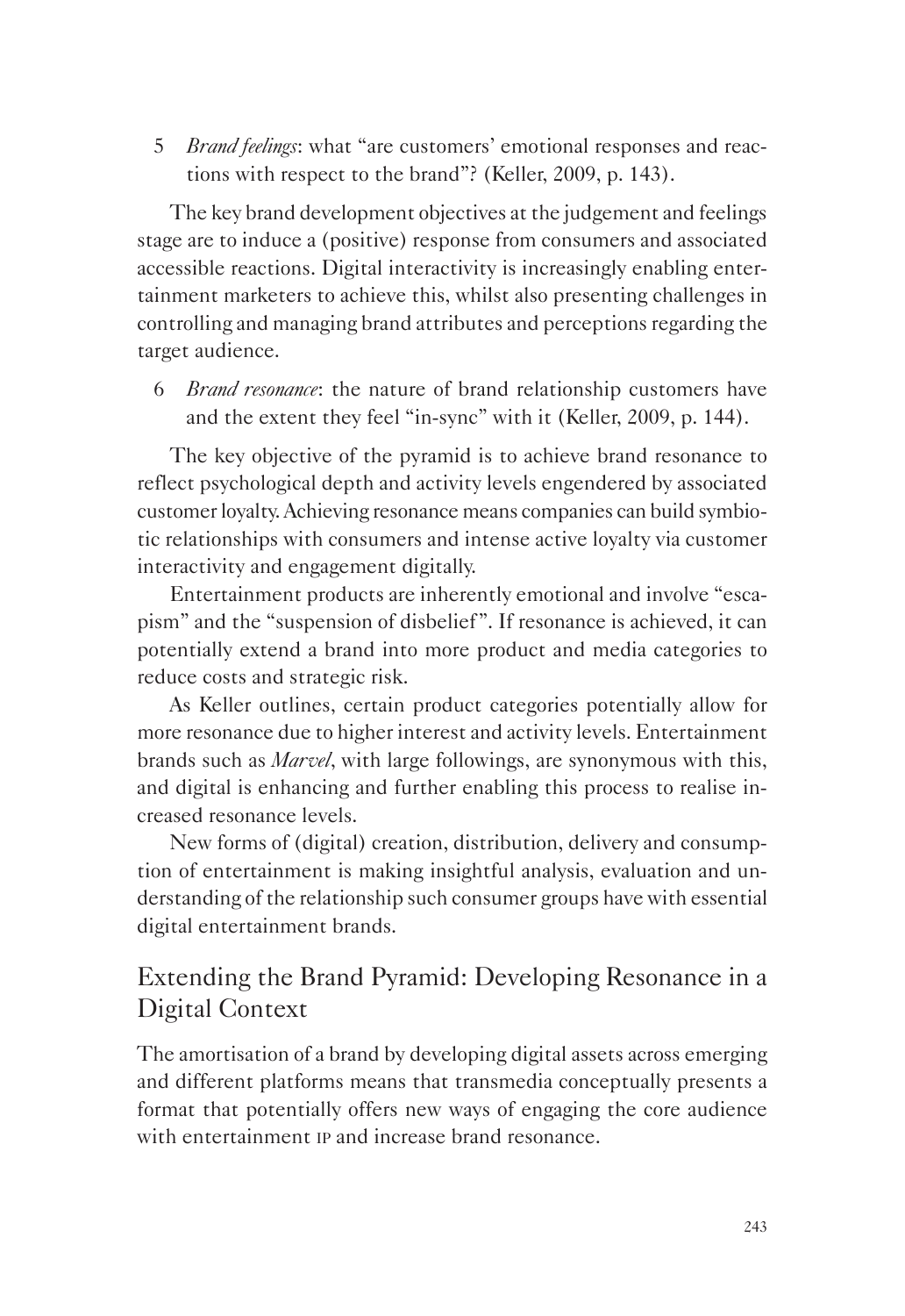The resonance component of the pyramid is increasingly important, given the digitally orientated behaviour of the core entertainment audience and its preference for accessing content digitally. It also provides a relevant model to identify and evaluate future success factors in the digital era, in relation to the specific categories that resonance constitutes. These are:

## i) *Behavioural loyalty*

Behavioural loyalty relates to repeated purchases and the amount or brand share of category volume or "share of category requirements": "how often and how much do customers purchase a brand?" (Keller, 2009, p. 145). Repeated brand purchases and of associated goods are central to the commercial success of entertainment organizations today.

Transmedia, brand development and exploitation across additional platforms offers major opportunities for entertainment companies to generate repeat purchases and value by extending the brand across new platforms, via digital's ability to increase personal attachment through interactivity, content creation and personal influence –key requirements to elevate resonance.

### ii) *Attitudinal attachment*

Creating greater loyalty also requires deeper attitudinal attachment that is generated by developing marketing products that fully satisfy consumer needs. Participating in digital communities or developing usergenerated content (UGC) are pertinent examples. The loyalty, affiliation and devotion inherent in entertainment brand franchises such as *Star Wars* are central to ongoing brand investment. By demonstrating longevity and by being adopted by both older and emerging consumers means realising economies unavailable to new franchises. Digital engagement with a brand franchise reinforces loyalty via closer and deeper engagement.

### iii) *Sense of community*

Identification with a brand community reflects an important social phenomenon: the feeling of "kinship or affiliation with [others] associated with [a] brand" (Keller, 2009, p. 145). These connections increasingly occur online around digital communities who engage, interact, discuss and disseminate views and opinion globally as never before.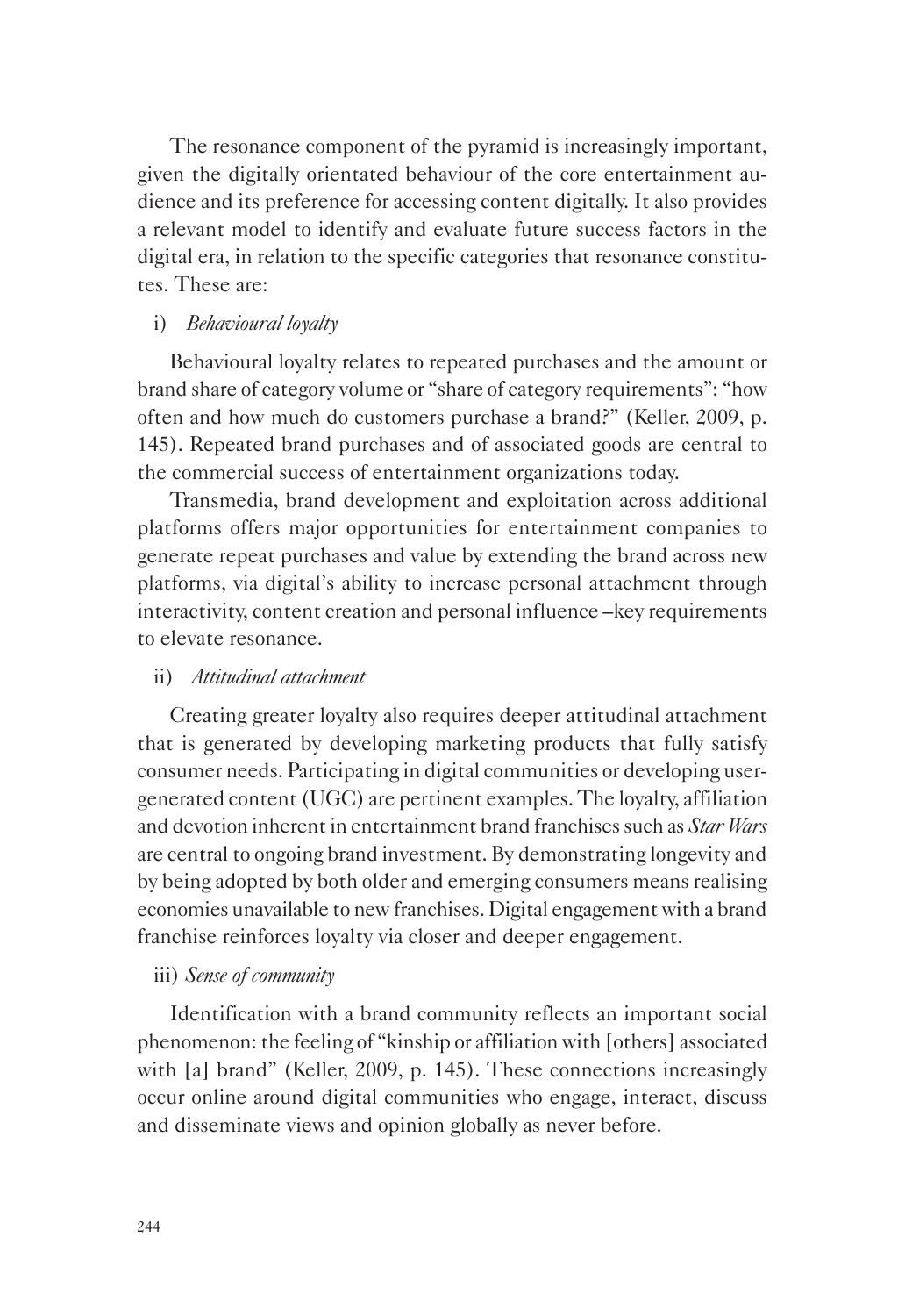The audience developed over time for brands like *Star Trek* via *Trekkies* is manifested online in the context of communities. The ability to meet, interact, influence and contribute to a brand in real-time significantly enhances the ability to lock customers to the franchise.

The time and energy devoted by true *Batman* aficionados is immense and provides a powerful form of loyalty and promotion for the brand. eWOM promulgates this effect, and speed of diffusion exaggerates this attribute. The success of the "*Why So Serious*" transmedia campaign that went viral for *Batman: The Dark Knight* demonstrates the power and importance of a community for the effective marketing of a film franchise.

## iv) *Active engagement*

The stronger sense of community among fan-bases engenders real loyalty to a brand and favourable intentions. This reflects Keller assertion that strong affirmation of brand loyalty comes when customers invest time, energy, money and other resources in the brand beyond simple purchases (2009, p. 145).

Though interaction was possible in the pre-digital age in a very limited form, the ubiquity of digital devices such as mobiles has made interaction between consumers more prevalent and profound. As the Brand Resonance Pyramid outlines, customers can now invest greater time and personal resources beyond that expended during consumption previously. Digital communications and communities offer club membership, regular updates, engagement via ongoing dialogues with fellow aficionados and the potential to act as brand ambassadors.

# A Transmedia Case Study to Demonstrate the Impact of Brand Resonance: The Marvel Universe

The Marvel Cinematic Universe (MCU) describes a range of media offerings. The content originated from a range of comics published by Marvel since the early 1960s. Since the first appearance of the *Fantastic Four*, the range of outputs has included not just comics and films, but books, records, magazine, clothes and animated and live action television content. While this vast range of content forms a backdrop to the analysis of transmedia as a way of developing and cross promoting products, forthcoming analysis focuses on the current and planned mcu, initiated by the *Iron Man* release in 2008.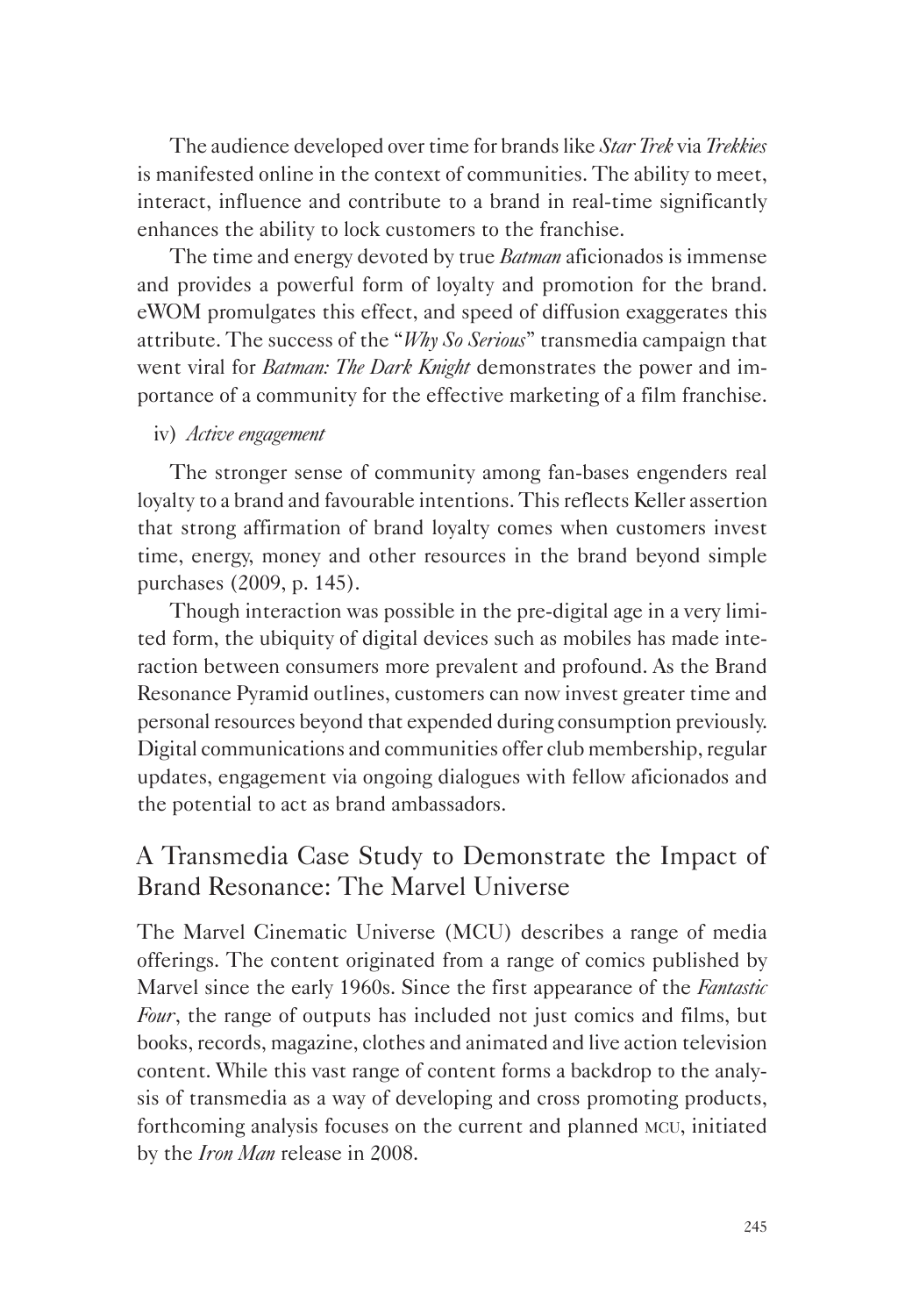mcu sought to develop a single coherent and integrated universe. The initial sixteen movies featured Marvel characters but little significant incentives to create any inter-textual or transmedia integration. While these ipwere used to successfully spin-off tie-in products, they did little to develop an audience's awareness of the other characters in the Marvel universe (Johnson, 2012). However, the success of the movies produced in the early 2000s gave Marvel the financial position to directly control production with editorial oversight from the comic book managers (Johnson, 2012).

The movies demonstrated an orchestration of plot and characters across individual movies similar to the published comics and previous iterations of superhero movies. For example, *The Avengers* (2012) featured characters Thor, Hulk, Captain America and Iron Man, each of whom had been the lead in a film in the preceding three years. The increasingly interdependent plotting established a continuity and an inter-textual linkage that created "world building" and the unfolding of media franchises across many different media (Jenkins, 2006). Recent Marvel movies demonstrate strong facets of Universe building, such as *Guardians of the Galaxy* releases, set on planets far from Earth, yet featuring characters, motivations and events in the same 'universe' as in the other Marvel movies.

## The Marvel Road Map

This all-encompassing universe of Marvel continuity is fuelled by an accelerating rate of releases. However, the ip is being developed across other platforms. More than fifty episodes of live action television shows, animated television episodes and comics featuring Marvel Universe characters have been already developed.

Keller (1993) considers customer-based brand equity to be the "differential effect that a consumer's knowledge about a brand has on their response to marketing for that brand" (1993, p. 8). For the mcu, this relies on the recognition of the principal protagonists i.e. the hero or villain of any particular treatment.

Marvel ip's objective is to achieve brand equity not just via brand facts but also through "thoughts, feelings, perceptions, images, experiences" (Keller, 2009, p. 143). For this to happen, a number of brand pyramid steps need to be achieved. In the following application of the pyramid, particular attention will be paid to the transmedia characteristics of the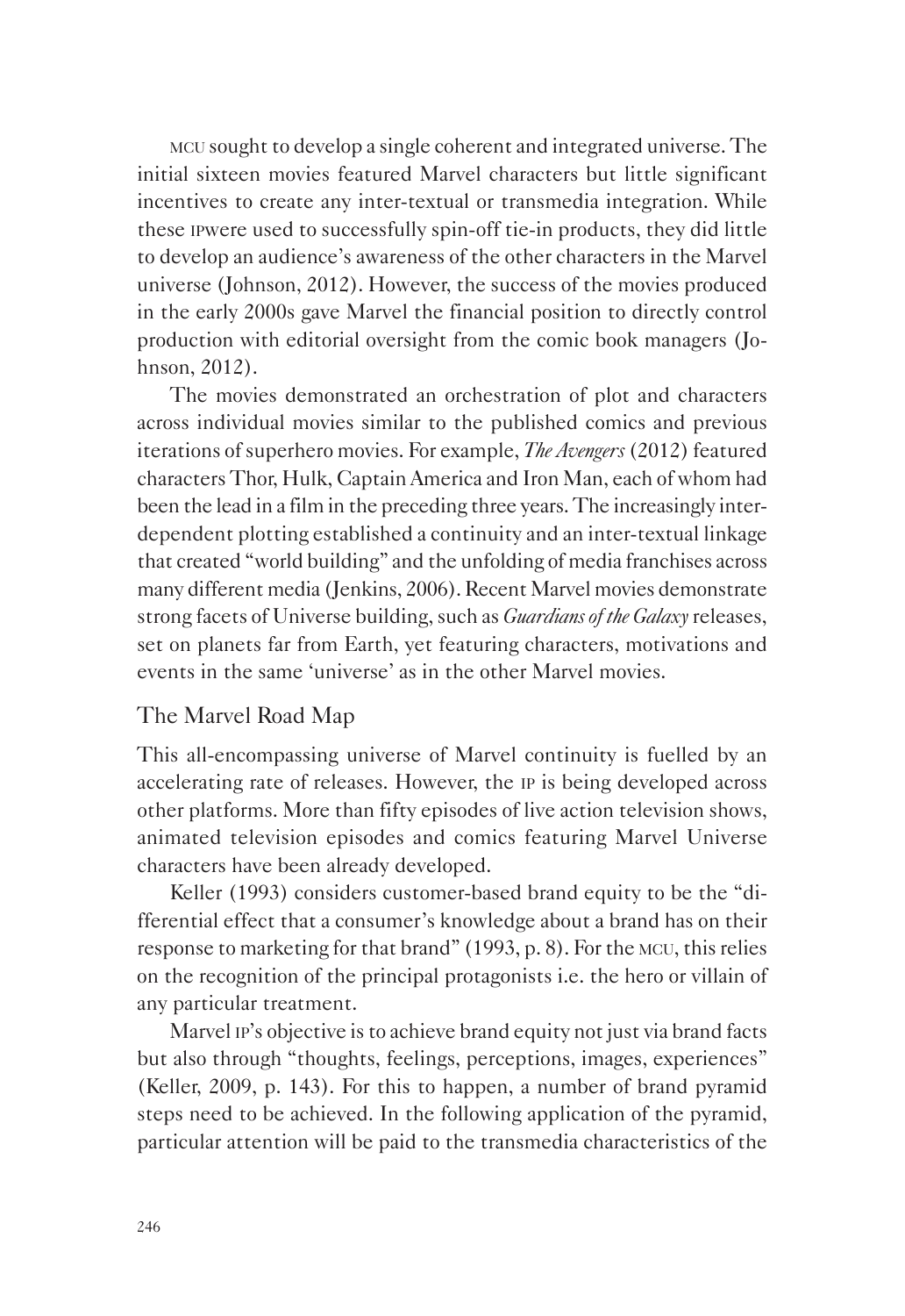Marvel Cinematic Universe, to highlight the particular value of a transmedia approach to the development of Customer Brand Equity in potential audiences for media content.

## The Marvel Cinema Universe and User Generated Content

Marvel comics have a well-established cannon of user-generated content ranging from independently published comics fanzines, such as *The Comicollector* (Bails, 1965), to the annual ComiCon in San Diego, where major film releases are scheduled (Kamen, 2015).

Marvel Studios have promoted the importance of user-generated content in a range of innovative ways. The background stories that integrate the different characters, assembled in *The Avengers*, was released as a digital comic. Each character's origin was drawn by a fan, who had been offered the opportunity to create the art in a competition, using digital authoring tools (Farooq, 2015). This generated interest in the publication even before the release of inter-textual stories that drew together characters from different ip Fans were able to create origins which offered an easy entry point to any consumers. The winners were announced at ComicCon 2015 in San Diego.

Johnson analysed the value of fans and their world view (a form of virtual user generated content) and found that the existence of fans validated Marvel Studios' expertise in managing the ip of the Marvel Cinema Universe, meaning they were able to leverage this whilst retaining close control of the films (Johnson, 2012).

The mcu case shows how transmedia material is highly suited to marketing high value digital ip by analysing its characteristics in relation to marketing and the use of Keller's Brand Resonance Pyramid.

The Brand Resonance Pyramid builds on Keller's earlier Customer-Based Brand Equity Model, which considered customer-based brand equity to be the: "differential effect that a consumer's knowledge about a brand has on their response to marketing for that brand" (Keller, 1993, p. 8). For the mcu, this relies initially on the recognition of the principal protagonists of any particular treatment. The CBBE consists of six components: salience, performance, imagery, judgments, feelings and resonance.

It is the final pyramid part, Resonance, that is potentially the most relevant for transmedia. For Marvel ip to achieve brand equity and not just "the facts about the brand –but also the thoughts, feelings, perceptions,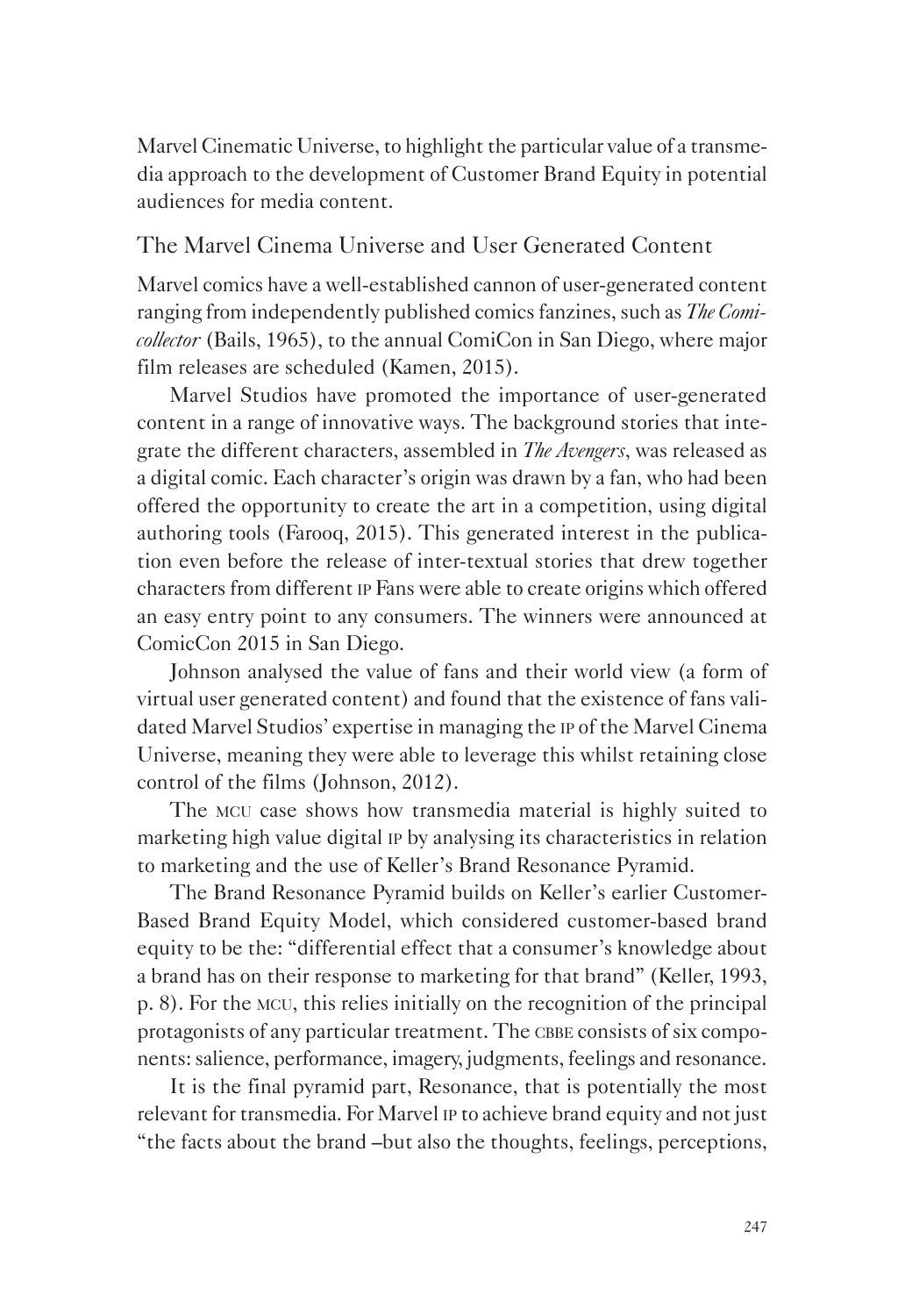images, experiences" a number of steps need to be achieved, as outlined in the brand resonance pyramid. In this application of the pyramid, particular attention will be paid to the transmedia characteristics of the Marvel Cinematic Universe to highlight the particular value of a transmedia approach for the development of Customer Brand Equity in potential audiences for media content.

## Brand Resonance

The four elements of the brand "resonance" component of the brand pyramid are all directly related to the characteristics of transmedia and the digital landscape. Consequently, "resonance" offers a specific sub-framework to evaluate core components of transmedia development and marketing.

i) *Loyalty*

The rapidly rising cost and risk associated with entertainment ip development makes longevity a key factor in the success of "universes".

Behavioural loyalty relates to repeated purchases and the amount of share of category volume a brand enjoys. To be profitable, a brand must be bought often and in volume to generate Customer-Lifetime Value (CLV).

By locking consumers into a brand, via digital technology/platforms, communications and communities transmedia offers the possibility of ongoing dialogue and interaction with a brand/ip

## ii) *Attitudinal attachment*

Behavioural loyalty is necessary but not sufficient for resonance to occur. Consumers need to buy because of strong personal attachment, and not just to satisfy a basic "need". A brand needs to be viewed as special, and consumers need a positive "attitude" towards it.

Technology and transmedia "worlds" are facilitating dynamic brand communities, one-to-one immersion and the potential to contribute towards a brand via ugc.

## iii) *Sense of Community*

Identification with a brand community may reflect an important social phenomenon whereby consumers feel kinship or affiliation with other people associated with the brand. Connections may involve fellow brand users, consumers or company representatives.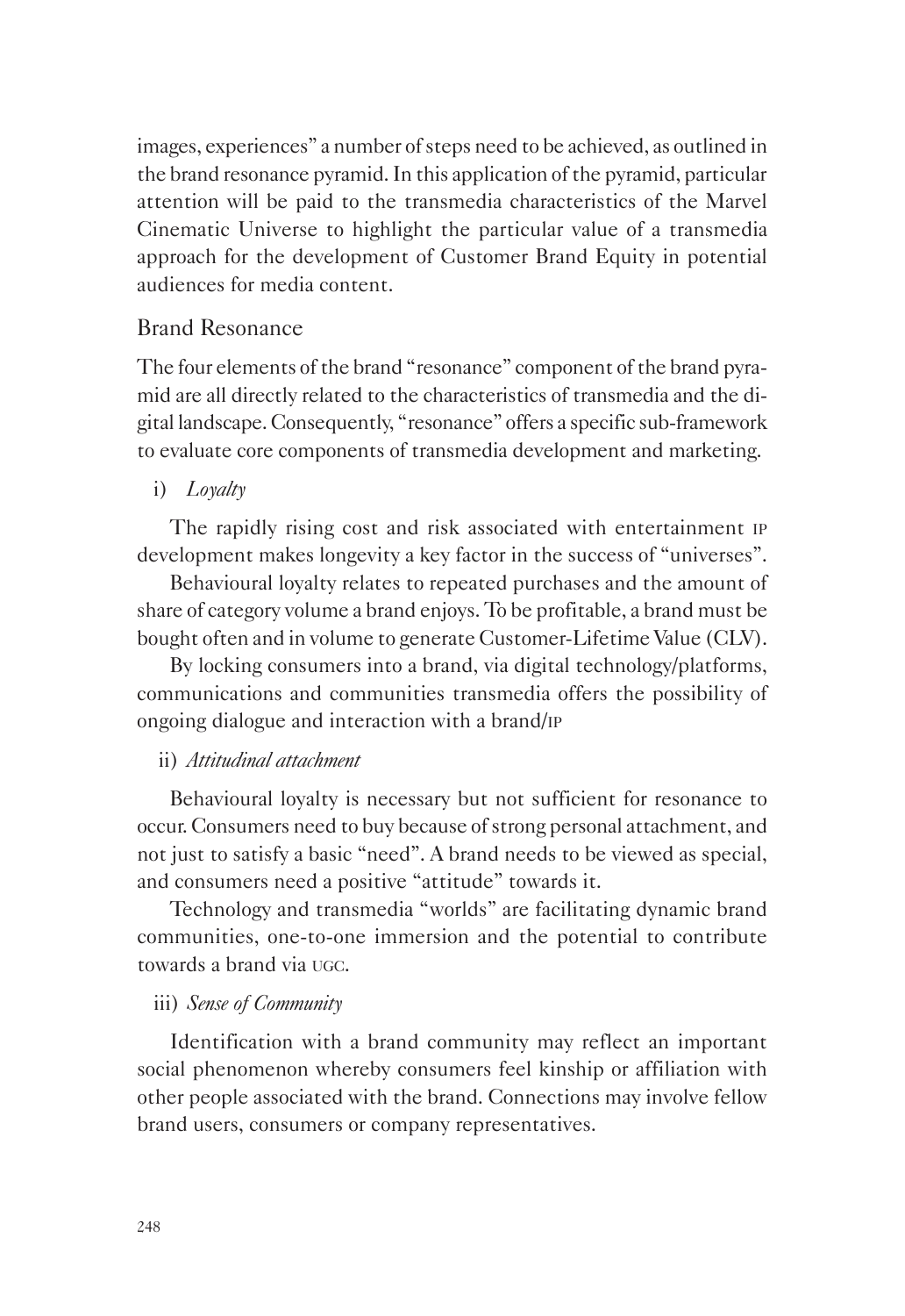Increasingly, these occur online. Digital is enabling large, global communities coalescing around brand franchises and fan-bases that connect consumers and assist in the development of "collective intelligences" or knowledge (brand) spaces. These will potentially be the source of new, emergent and dynamic ugc.

## iv) *Active Engagement*

Brand affirmation loyalty is strongest when customers invest time, energy, money into the brand beyond just consumption –joining a club, receiving product updates or engaging in exchanges with community members. Digital communities are providing the means to really do this.

Marvel fans want not just to experience or purchase a brand, they want to participate, collaborate and contribute towards its development. Digital is the means of doing this; transmedia ip is the outcome.

Table 1. Applying Keller's Brand Resonance

| Pyramid to the Marvel Cinematic Universe                                                                                                                                                                                                             |
|------------------------------------------------------------------------------------------------------------------------------------------------------------------------------------------------------------------------------------------------------|
| <b>Brand Salience</b>                                                                                                                                                                                                                                |
| Stage 1: Identity: who are you<br>• What type of heroes/characters do you like?<br>• Psychological, Anti-Authority, Anti-Hero, Corporate or "Underdog"                                                                                               |
| Branding objective: Deep broad brand awareness<br>Character and brand recognition<br>$\bullet$<br>• Extend across platforms<br>• Comic association<br>• Link different characters<br>• Migrate movies to comics, TV, games and other digital content |
| <b>TRANSMEDIA ELEMENTS:</b><br>• Brand platform extension<br>• Storyworld immersion -move into "fourth space"<br>• Link and contribute to multiple storylines<br>Expand stories and develop new content characters<br>$\bullet$                      |
| Keller's Sub-Dimensions:<br>CATEGORY IDENTIFICATION, NEEDS SATISFIED<br>Films, TV, Games Print, Digital/Online series<br>$\bullet$<br>• "Got to have 'em all"<br>Completeness: "collectors museum"                                                   |
| Customer escapism                                                                                                                                                                                                                                    |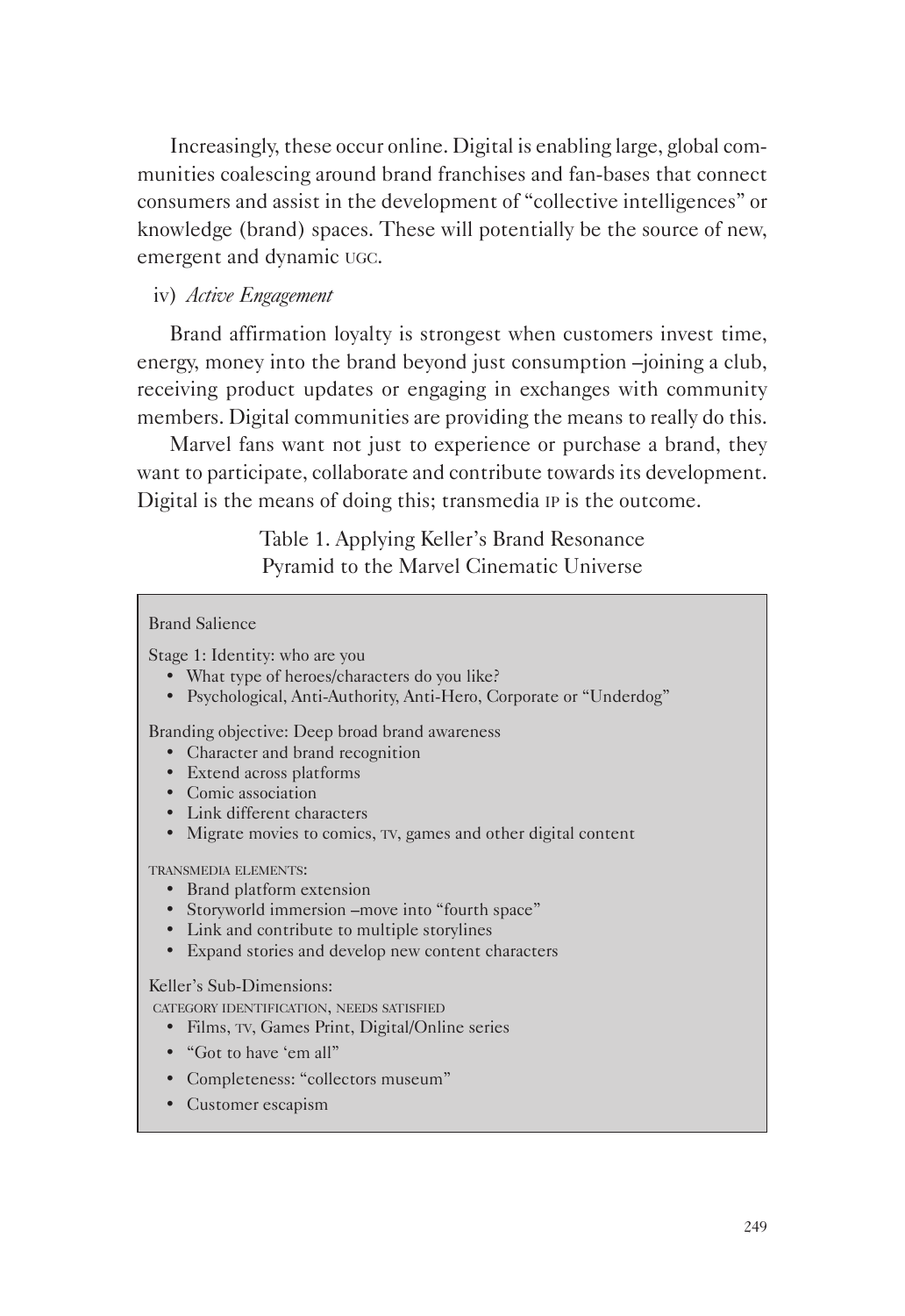#### Brand Performance (rational)

Stage 2: Meaning: what are you?

- Character association
- Origin story
- Sequel linkage
- "Crossovers"

### Branding objective: points of parity/difference

- Purchase levels
- Consumer "needs" satisfaction
- Awareness

### transmedia elements:

- Brand, immersive engagement
- Community membership
- Participation and collaboration
- Loyalty program

### Keller's Sub-Dimensions:

PRIMARY CHARACTERISTICS  $\&$  secondary features, product reliability, durability  $\&$ service ability, service effectiveness, efficiency, empathy, style & design, price

- Well-made films
- "Outside Directors"
- Creative Controllers
- Longevity
- Value

### Brand Imagery (emotional)

Stage 2: Meaning: what are you?

- What aspects of the ip are you familiar with?
- What aspects are different from previous history, situations, usage?

Branding objective: points of parity/difference

- Brand name and attribute communication
- Distinctive appearance
- Consistency

transmedia elements:

- Do you want back-story?
- Origin re-tellings
- More about the characters

Keller's Sub-Dimensions:

user profiles, purchase & usage situations, personality & values, history, heritage, **EXPERIENCES** 

#### User created images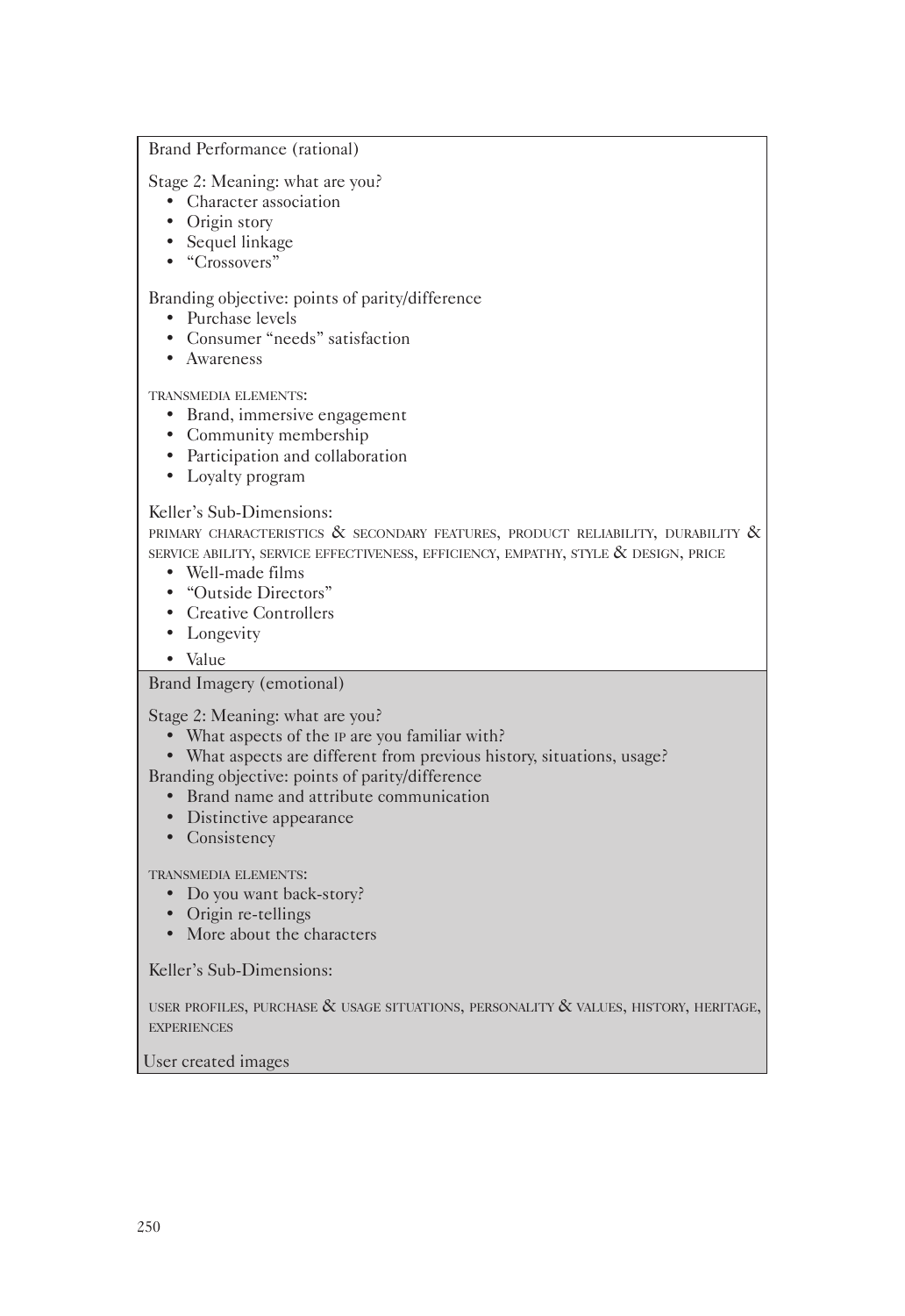Brand Judgements (rational)

Stage 3: Response: what about you?

- Do previous movies and ip reassure you content will be high quality/credible?
- Do you care about the characters or the plot?
- How do you feel about the movie and characters?
- What story elements do you relate to?

Branding objective: positive accessible reactions

- Satisfies Marvel consumer "needs"
- Positive feedback
- Ongoing engagement
- Immersive experiences

transmedia elements:

- Immersion and participation
- Stories continue in comics,  $TV$  and other movies
- Brand extension into digital space
- Loyal fans demonstrate continuing resonance

Keller's sub dimensions:

quality, credibility, consideration, superiority

Different from other competitors and iterations? Brand integrity Positive eWOM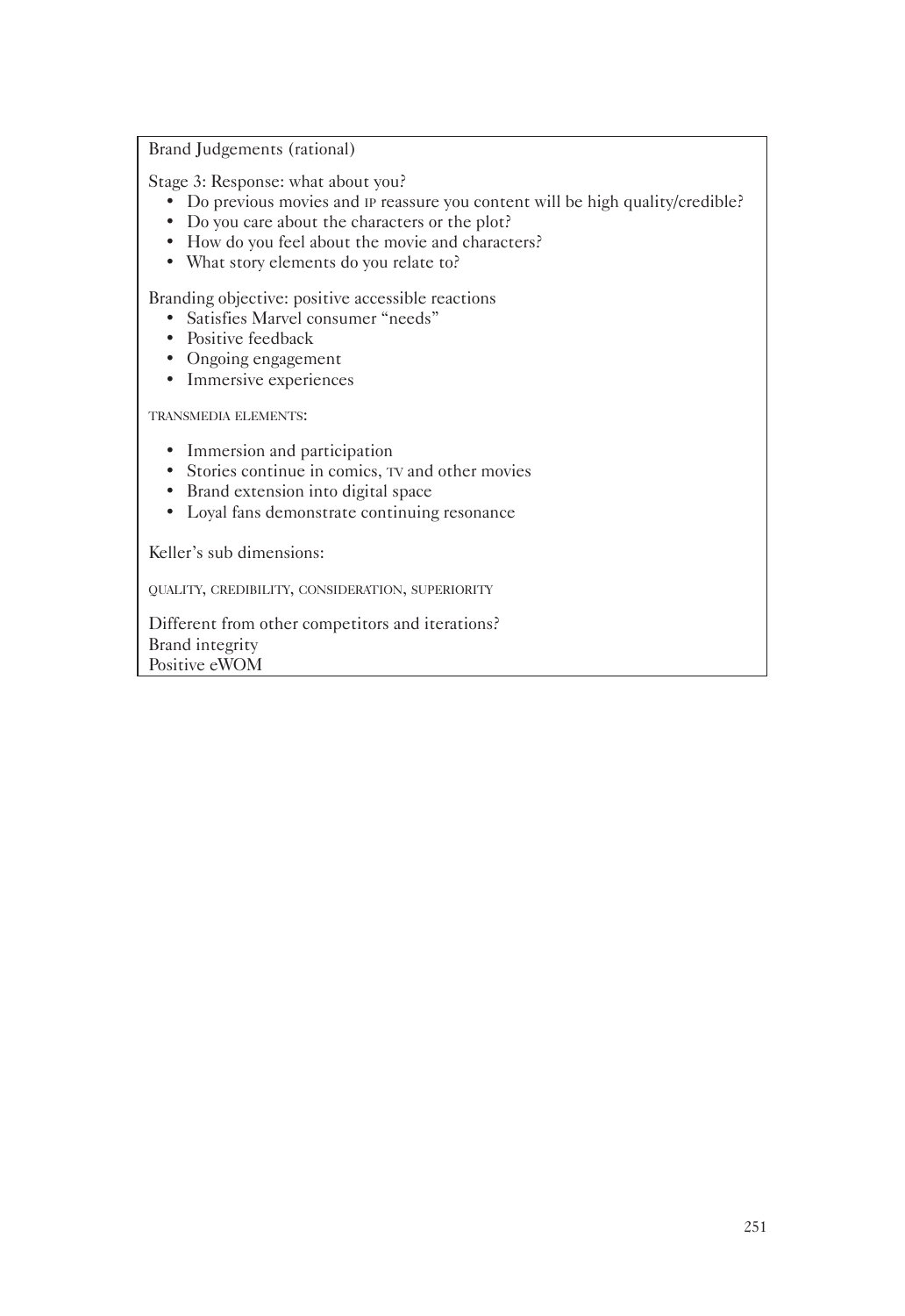#### Brand Feelings (emotional)

Stage 3: Response: what about you?

- How do you feel about the movie?
- How do you feel about the characters?
- What story elements do you relate to?

Branding objective: positive accessible reactions

- Is a "want" or desire being created?
- Brand community association
- Advocators and ambassadors
- Personal connection with **IP**

transmedia elements:

- Will consumers join the "community"?
- Will they want to participate and co-create?
- Stories followed in comics, on TV, or in other movies?
- Consumers demonstrate empathy and "brand attachment"
- Community affiliation

Keller's Sub-Dimensions:

warmth, fun, excitement, security, social approval, self-respect

- Social belonging
- Positive emotions
- The "feel good" factor
- Buzz
- Connection with peers
- "Sense of belonging"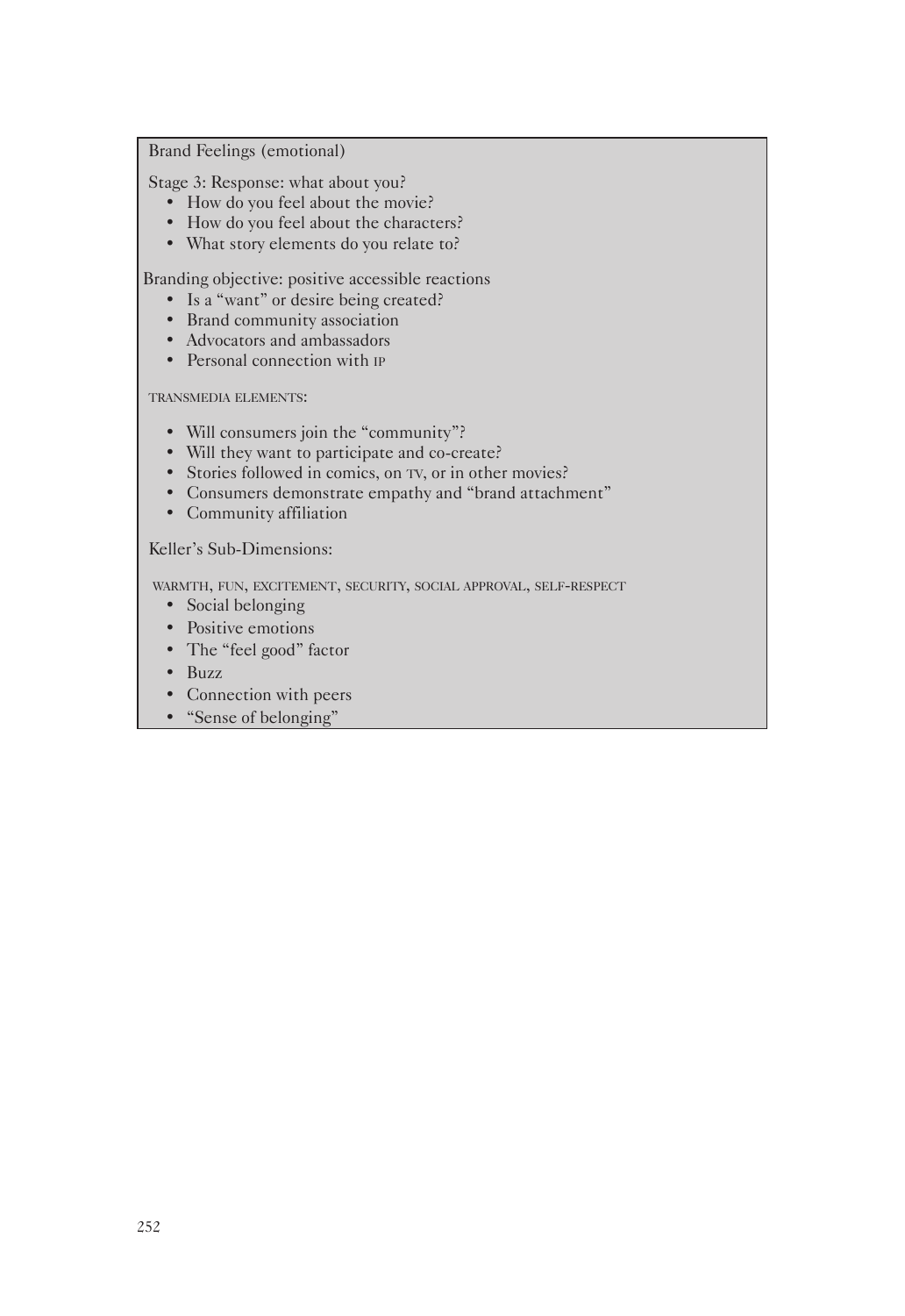Brand Resonance

Stage 4: Relationships: what about you & me?

- Do you share your excitement with peers?
- Do you follow the story between films in comics/games?
- Do you connect with the brand and fans via social media?
- Brands events, i.e. ComicCon

Branding objective: intense active loyalty

- Ready to share and act as advocate for the movie
- Extend market/brand lifecycles
- Brand/ip extensions
- Consumer data

transmedia elements:

- Digital "communities"
- Content co-creation
- Meet/interact with new fans
- Opinion sharing
- "Internal" (brand) marketing

Keller's Sub-Dimensions: loyalty, attachment, community, engagement

- Ongoing commitment
- Brand advocates/ "Influencers"
- Online participation
- Collaboration and participation
- The Marvel "Tribe"

### Fans to super-fans

Source: Own elaboration based on the Sub-dimensions of brand building blocks (Keller, 2009), Building Strong Brands in a Modern Communications Environment, *Journal of Marketing Communications*, Vol. 15, num. 2-3, pp. 139-155.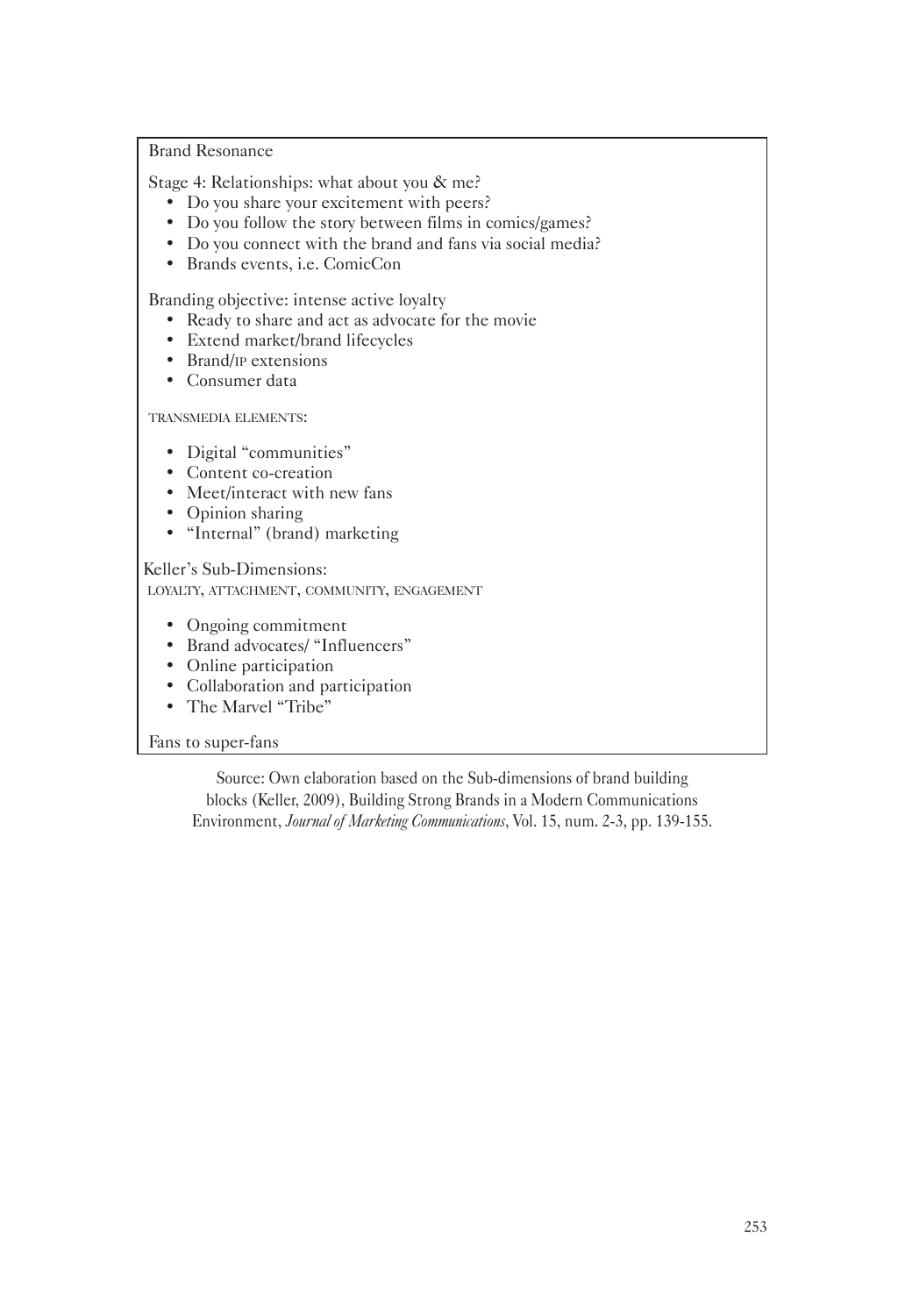The preceding analysis demonstrates the power and potential of digital marketing for an entertainment franchise in previously obtainable ways. Keller's Brand Pyramid offers a theoretical framework for the evaluation of potential transmedia ip and achieving brand resonance.

However, further research is needed in what is a rapidly developing and evolving context.

How do consumers influence an entertainment brand, precisely in a digital context: how can digital brand equity be created?

Via what digital outlets and communications do consumers prefer to engage with entertainment products and how can their inputs through these platforms exert influence on the ip?

How can brand resonance and associated relationships be deepened and enhanced going forward to create enhanced "loyalty" towards both major and niche franchises by exploiting the digital process?

How can transmedia storytelling be most effectively used across a range of digital platforms to increase ip brand resonance?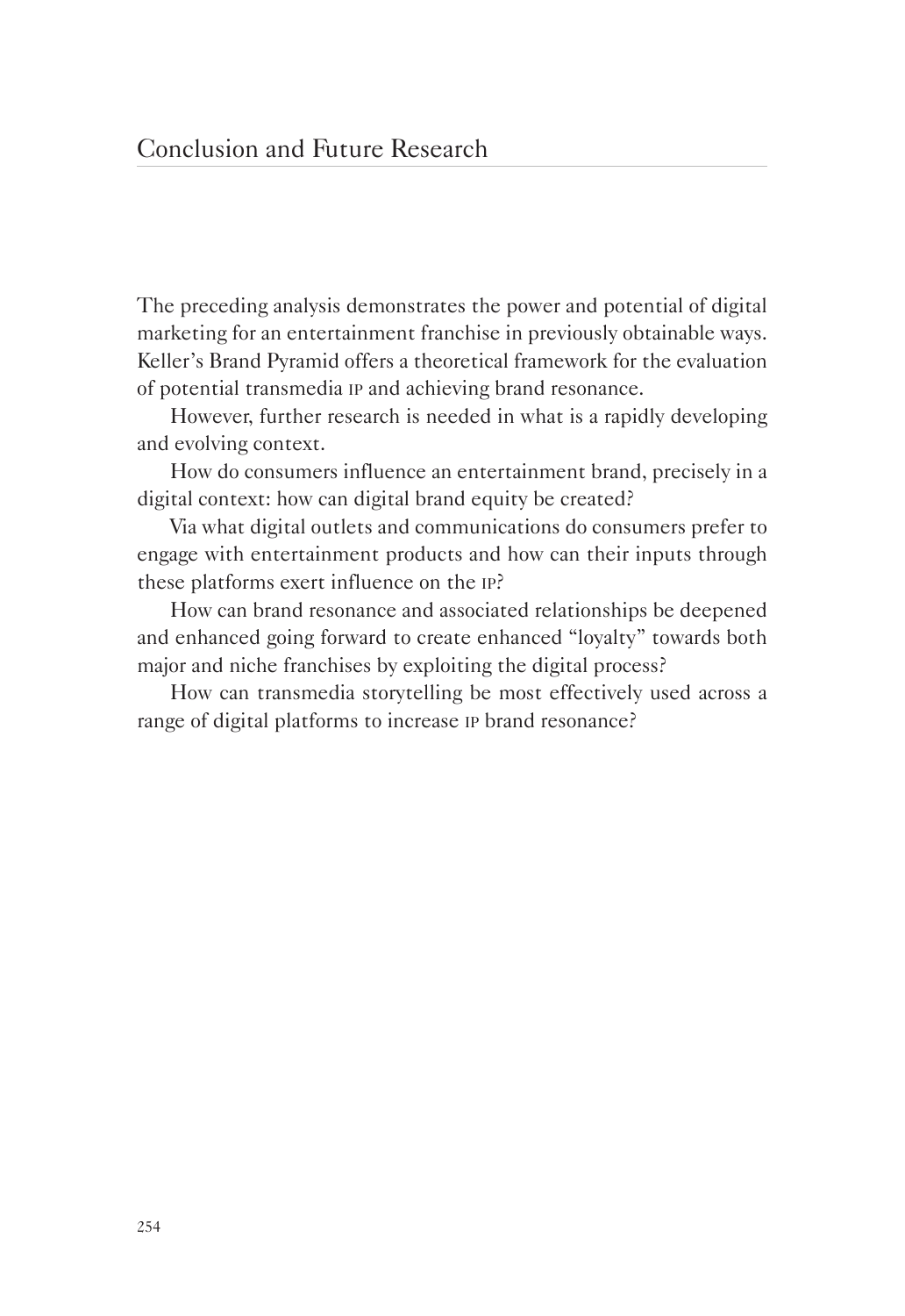# References

Bails, J. (1965). America's Four-color Pastime. In *The Guidebook to Comics Fandom*. Glendale, CA: Bill Spicer.

Barnett, T. (2007). Interoperability Between Antitrust and Intellectual Property. *George Mason Law Review*, *14*(4), 859-870. Retrieved from https://bit.ly/2QvfIRZ

Dredge, S. (2015, April 3). How much do musicians really make from Spotify, iTunes and YouTube? *The Guardian*. Retrieved from https://bit. ly/1qQHa0n

Duke, S. (2015, September 20). Now Netflix is Gunning for an Oscar*. The Sunday Times*. Retrieved from https://bit.ly/2sgq3HJ

England, L. (2015, May 14). The number of people watching shows on BBC iPlayer has dropped for the first time. *Business Insider*. Retrieved from https://read.bi/2SO00DH

Farooq, A. (2015, August 7). Adobe Students #MakeThis with Marvel at SDCC 2015. *Adobe for Education*. Retrieved from https://adobe. ly/2SKcNXq

Goodfellow, J. (2017, June 20). Netflix trials personalised pre-roll video 'previews' to promote its original programming. *The Drum.com*. Retrieved from https://bit.ly/2CXHPpt

Henning-Thurau, T., Gwinner, K., Walsh, G., & Gremler, D. (2004). Electronic Word-of-Mouth via Consumer Opinion Platforms: What Motivates Consumers to Articulate Themselves on the Internet? *Journal of Interactive Marketing*, *18*(1), 38-52. Retrieved from https://bit.ly/2FjdCCF Jenkins, H. (2006). *Convergence Culture: Where Old and New Media Collide*. New York, NY: New York University Press.

Jenkins, H., Purushotma, R., Weigel, M., Clinton, K., & Robison, A. J. (2009). *Confronting the Challenges of Participatory Culture: Media education for the 21st century*. Cambridge, MA; London, England: MIT Press. Available in https://bit.ly/2ENQPLi